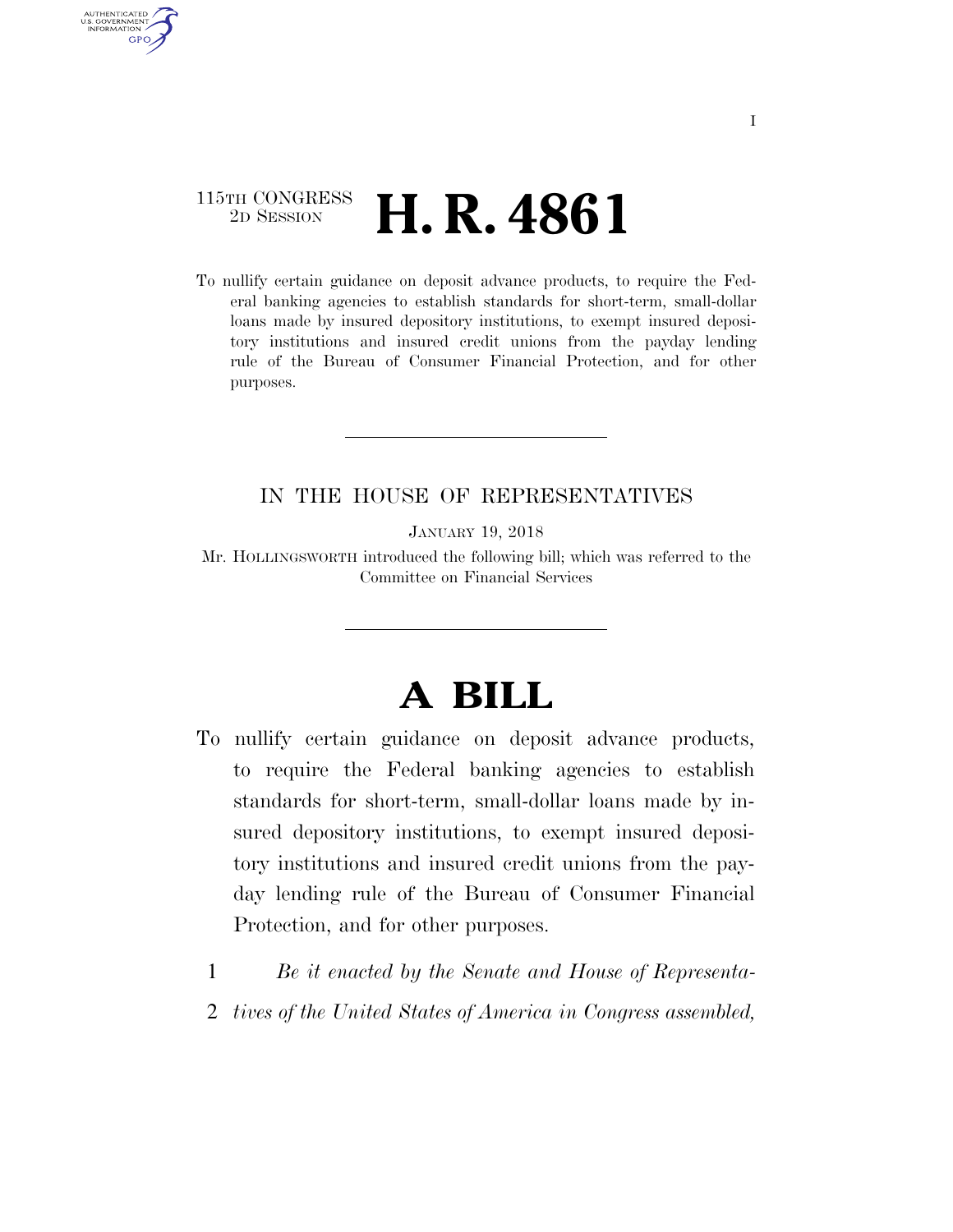#### **SECTION 1. SHORT TITLE.**

 This Act may be cited as the ''Ensuring Quality Un- biased Access to Loans Act of 2018'' or the ''EQUAL Act of 2018''.

## **SEC. 2. NULLIFICATION OF, AND REQUIREMENTS FOR, GUIDANCE ON DEPOSIT ADVANCE PROD-UCTS.**

 The final guidance of the Federal Deposit Insurance Corporation titled ''Guidance on Supervisory Concerns and Expectations Regarding Deposit Advance Products'' (78 Fed. Reg. 70552; November 26, 2013) shall have no force or effect.

#### **SEC. 3. SHORT-TERM, SMALL-DOLLAR LOANS.**

 (a) IN GENERAL.—Not later than 24 months after the date of the enactment of this Act, the Federal banking agencies shall each issue regulations, after providing for public notice and comment, to establish standards for short-term, small-dollar loans or lines of credit made avail-able by insured depository institutions.

 (b) CONSIDERATIONS.—In issuing regulations to es- tablish standards under subsection (a), the Federal bank- ing agencies shall ensure that the standards encourage products that are consistent with safe and sound banking, provide fair access to financial services, and treat cus-tomers fairly.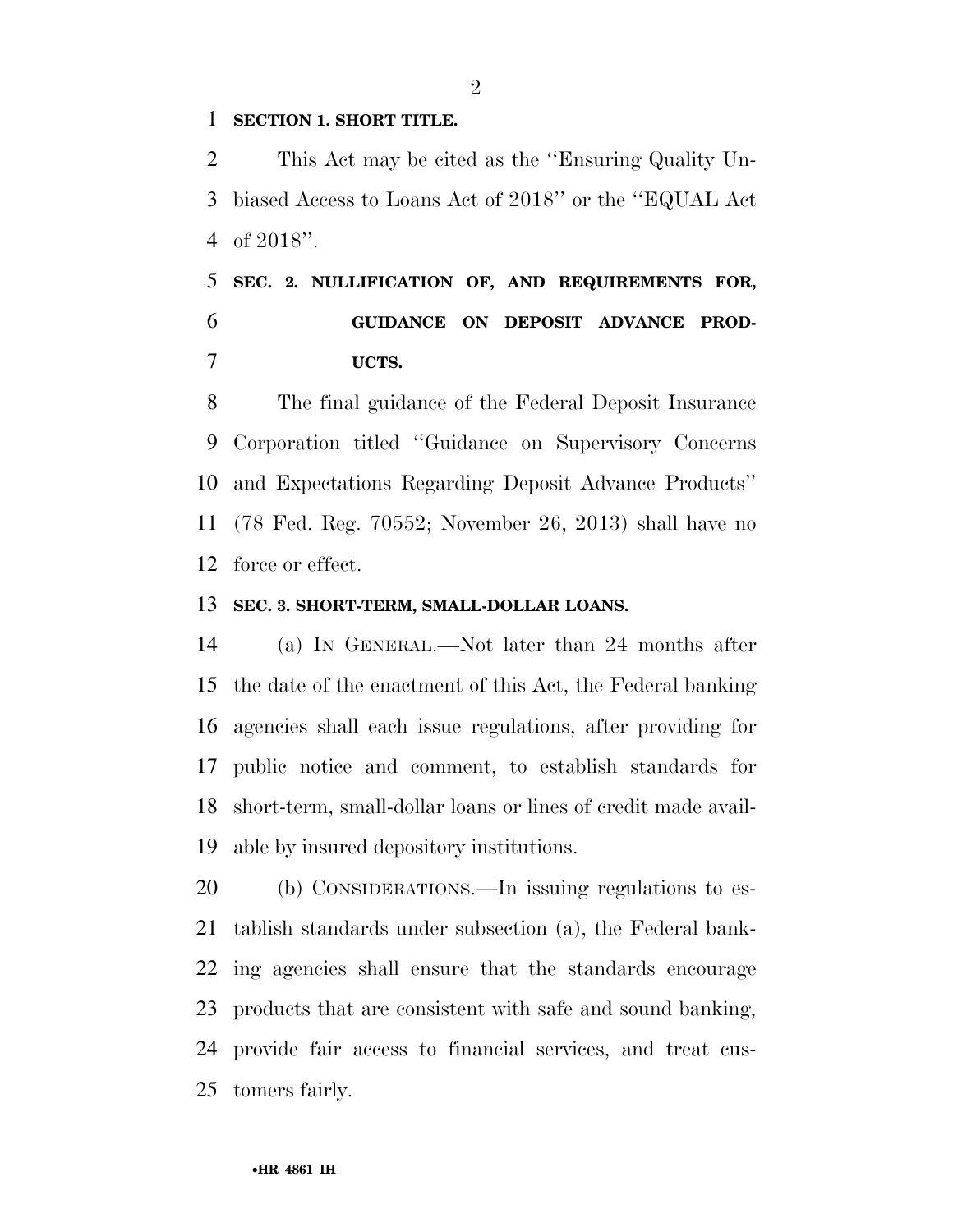(c) COORDINATED EFFORTS.—In issuing regulations to establish standards under subsection (a), the Federal banking agencies shall consult and coordinate with each other.

 (d) EFFECT ON STATE LAW.—Regulations issued under subsection (a) shall supersede any State law that sets standards for short-term, small-dollar loans or lines of credit made available by insured depository institutions.

 (e) DEFINITIONS.—For purposes of this section, the terms ''insured depository institution'' and ''Federal bank- ing agency'' have the meaning given those terms, respec- tively, under section 3 of the Federal Deposit Insurance Act.

#### **SEC. 4. EXEMPTION FROM PAYDAY RULE.**

 The rule submitted by the Bureau of Consumer Fi- nancial Protection relating to ''Payday, Vehicle Title, and Certain High-Cost Installment Loans'' (published at 82 Fed. Reg. 54472 (November 17, 2017)) shall not apply to—

 (1) a loan made by an insured depository insti- tution (as defined under section 3 of the Federal Deposit Insurance Act) on or after the date that the appropriate Federal banking agency (as defined under section 3 of such Act) issues the regulations described under section 3(a); or